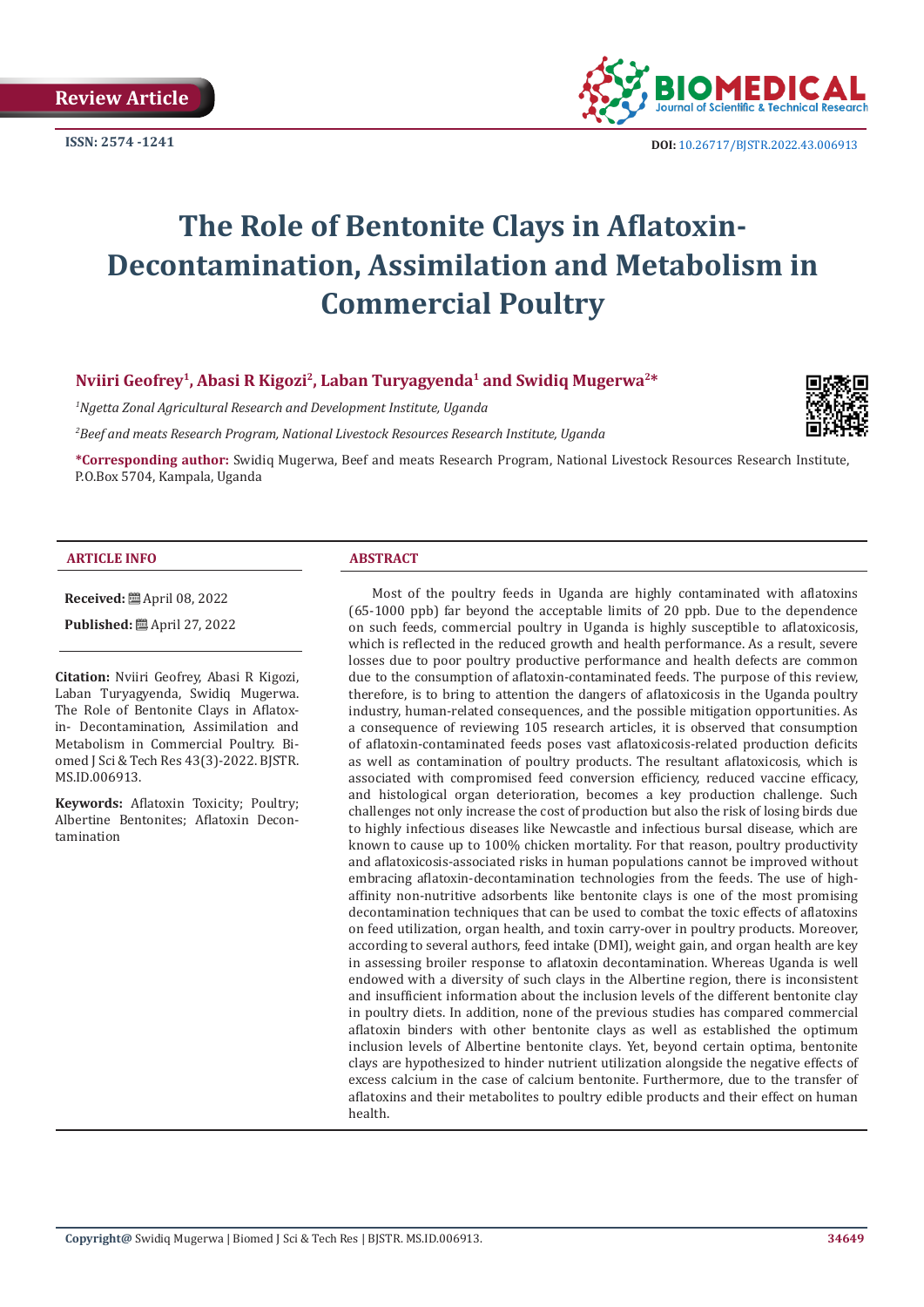# **Introduction**

Defined as secondary toxic fungal metabolites, mycotoxins are the greatest feed safety concerns in tropical regions [1]. They are also the most potent natural carcinogens linked to severe illnesses and an increase in the risk of liver cancer in humans as well as performance decline in commercial poultry [2]. Nonetheless, several agricultural products used for poultry feed formulation are highly susceptible to mycotoxin contamination under humid conditions. As a result, these toxins are more prevalent in tropical areas where humid environmental conditions favor fungal growth and mycotoxin production [2]. For that reason, many countries and multilateral agencies have established regulations to protect humans and poultry from consuming such contaminated products [3]. On the contrary, many underdeveloped countries like Uganda have no regulations on poultry feed safety, leaving farmers with the burden of battling the mycotoxin-associated production constraints.

Among the numerous mycotoxins, aflatoxins (AF) are the most predominant toxins hence largely contributing to the pool of toxins in the poultry feeds [4,5]. These toxins are produced by Aspergillus flavus and Aspergillus parasiticus which are common contaminants in cereal grains, oilseeds, nuts, and animal-based feed formulation ingredients [6,5]. Since these are the key feed formulation ingredients, the risks of aflatoxin toxicity are high in intensive poultry production systems. However, defined as clinical defects associated with aflatoxin ingestion, aflatoxicosis is associated with increased susceptibility to microbial stress, reduction in immune function, feed utilization, egg-laying percentage, and organ health in poultry [6,7]. Since most of the poultry feeds in Uganda are heavily contaminated with aflatoxins [8], a grave threat to commercial poultry production resulting from reduced vaccine efficacy, organ health, and feed conversion efficiency is inevitable [6,9].

On the other hand, there is no practically effective means of decontaminating feeds by destroying aflatoxins without compromising their nutritional quality [9]. This implies that the utilization of chemically inert aflatoxin sequestering agents like bentonite clays and activated carbon needs to be prioritized. However, the choice of any binder is greatly dependent on its availability and the economic feasibility of its utilization. Among the substances investigated as potential aflatoxin-binding agents, bentonites clays and activated charcoal have proved to be the most promising [10]. However, the cost-effectiveness of activated charcoal has been so variable [11], while different bentonite clays have yielded consistently promising results [6]. Recognized for forming stable complexes with aflatoxins, bentonites clays have strong affinities for aflatoxin sequestration in the gastrointestinal tract (GIT) [12]. Such sequestration is achieved through bentonite clay hydration in which the polar water molecules weaken the interaction between the closely packed bentonite layers for aflatoxin molecule intercalation [13,14]. Consequently, the resultant complex can be eliminated in the fecal materials hence preventing aflatoxin absorption into the bloodstream [15-17]. Therefore, among the several aflatoxin decontaminations approaches, bentonite clay utilization is envisaged to offer the most reliable responses.

# **Discussion**

## **The Aflatoxicosis Feed Problem**

Most of the poultry feeds in Uganda are highly contaminated with aflatoxins (65-1000 ppb) far beyond the acceptable limits of 20 ppb [18]. Due to the dependence on such feeds, commercial poultry in Uganda is highly susceptible to aflatoxicosis, which is reflected in the reduced growth and health performance [9,19]. As a result, severe losses due to poor poultry productive performance and health defects are common due to the consumption of aflatoxin-contaminated feeds [20,21]. On the other hand, commercial aflatoxin decontaminants are not readily accessible which culminates in both technological and logistical challenges. Nonetheless, Phillips et al. and Hesham et al. studied the utilization of dissimilar bentonites in broilers and recommended contradictory inclusion levels of 0.5% and 1.0%, respectively [22,23]. In addition, bentonites are very specific in toxin adsorption, yet they also exhibit great diversities in nature [24,25]. This implies that, any attempts to improve poultry performance through bentonite clay-based aflatoxin-decontamination yield inconsistent results for different bentonite clay deposits. Such inconsistencies are attributed to the highly variable location-specific physiochemical properties among the bentonite's clays hence the need for location-specific optimum inclusion level determination [25].

 Furthermore, comparable studies on other bentonites clays have been conducted, while none has been done particularly on the Albertine bentonite clays. Besides, these studies also do not highlight responses of broiler and layer chickens with respect to aflatoxin carry-over, relative organ health, blood antibody titers alongside egg production indices. In addition, no studies have compared the performance of commercially available aflatoxin binders with the Albertine bentonite clays. Therefore, due to the inconsistent and insufficient information regarding the optimum bentonite clay inclusion levels in poultry feeds coupled with a dearth of information on the Albertine bentonites clays as aflatoxin binders [9], a study to assess the effect of adding these clays and commercial binders as aflatoxin decontaminants was necessary.

### **The Decontamination Potential of Bentonite Clays**

The consumption of aflatoxin-contaminated feeds poses vast aflatoxicosis-related production deficits as well as contamination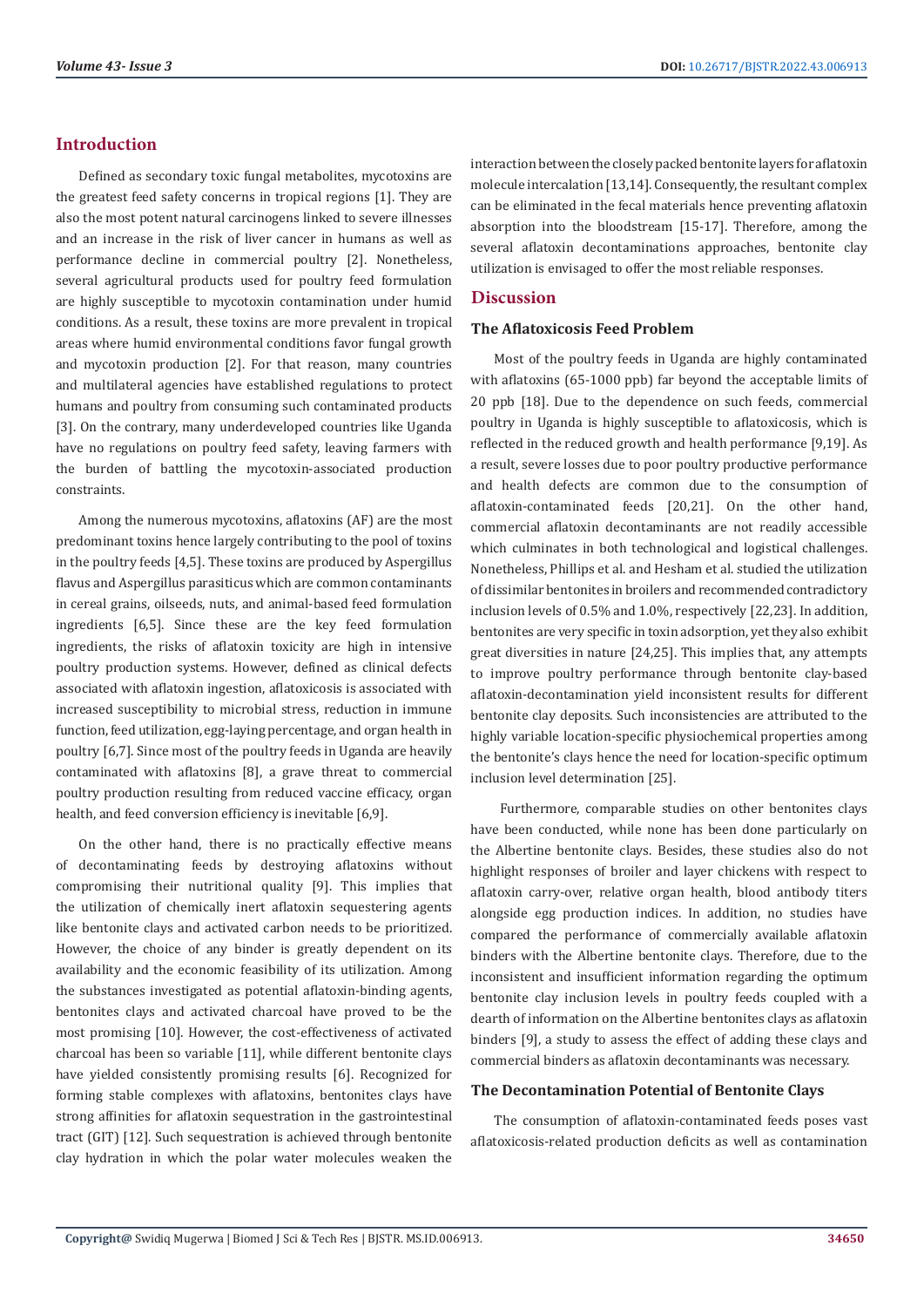of poultry products [26]. The resultant aflatoxicosis, which is associated with compromised feed conversion efficiency, reduced vaccine efficacy, and histological organ deterioration, becomes a key production challenge [7,6]. Such challenges not only increase the cost of production but also the risk of losing birds due to highly infectious diseases like Newcastle and infectious bursal disease, which are known to cause up to 100% chicken mortality [26,27]. For that reason, poultry productivity cannot be improved without embracing aflatoxin-decontamination technologies from the feeds. Whereas research has shown that aflatoxin decontamination improves commercial poultry performance [26] the spectrum of decontamination techniques is limited to chemically inert bentonite clay binders and activated carbon. However, the costs involved in the production of activated carbon are prohibitive which results in its scarcity while bentonite clays are readily available as waste in oil extraction [9]. Fortunately, Uganda is endowed with huge deposits of bentonite clays in the Albertine graben region. Elsewhere, these bentonite clays have been reported to have aflatoxin sequestration abilities but with noticeable variations due to physiochemical diversity [28,22,25]. In addition, there is also a scarcity of literature regarding the optimum inclusion levels of the different Albertine bentonite clays as well as their comparative performance with respect to the commercial binders in poultry feeds. Consequently, despite the availability of such bentonite clays, farmers still make huge aflatoxicosis-induced losses due to poor feed utilization, reduced vaccine potency, and hence high mortalities. Therefore, the use of the Albertine bentonite clays as aflatoxin- binders would be a more sustainable decontamination method of averting aflatoxicosis to offset the heavy poultry production losses and the carcinogenic consequences of consuming contaminated poultry products.

### **Occurrence of Mycotoxins in Foods**

Defined as secondary toxic metabolites of Aspergillus species, mycotoxins can be produced on a variety of products from plant and animal origins containing more than 95% water activity [29,30]. The term mycotoxin comes from the Greek word 'mykes' meaning mold, and 'toxicum' meaning poison that causes a clinical condition referred to as mycotoxicosis [30,31]. Besides, mycotoxins are also reported to be harmful to both humans and animals when absorbed either through ingestion, inhalation, or dermal absorption [4]. However, it was later discovered that ingestion through contaminated foods is the main source of exposure to both humans and livestock [29]. This implies that; besides the direct consumption of contaminated products, humans can also get intoxicated during livestock feed preparation [4]. Recognized for their toxicity, mycotoxins have been reported to be more serious in tropical humid regions where climatic conditions favor the growth of Aspergillus species [32,18]. Such humid conditions, poor postharvest handling, and poor storage facilities make poultry feeds

highly susceptible to fungal contamination [32]. Consequently, most poultry feeds in Uganda are found to be highly contaminated with aflatoxins ranging between 65 and 1000 ppb [18]. However, such contamination levels are far beyond the limit of 20 ppb beyond which feeds become unsafe for consumption [33]. Among the many mycotoxins discovered, aflatoxins are the most toxic and highly carcinogenic metabolites of Aspergillus species [4]. Moreover, these toxins which also naturally occur in combination are identified as class one human hepatocellular carcinogens [34]. In addition, aflatoxins B1 can also be metabolized in animal tissues to aflatoxin  $M_1$  from bio-activation pathways and excreted in milk [35] hence propagating the effects to infants and higher in the food chain.

#### **Occurrence of Aflatoxins in Livestock Feeds**

Aflatoxins were first isolated and characterized from Aspergillus species in poorly stored grains [36]. They were later identified to be associated with the killing of young turkeys in England and ducklings in Kenya as well as Uganda [36,29]. Therefore, these outbreaks gave way to a multitude of discoveries in determining the different types of aflatoxins alongside the associated clinical signs [37]. In addition, these toxins were discovered to be hepatotoxic with their susceptibility being dependent on species, age, nutritional status, and duration of exposure [38]. Currently, aflatoxins are known to be mainly produced by Aspergillus flavus, Aspergillus parasiticus, Aspergillus nomius which use livestock feeds as substrates [39]. Whereas 20 aflatoxins have been identified, only four  $(B_{1}^{\prime}, B_{2}^{\prime})$  $G_1$ , and  $G_2$ ) have been widely studied due to their magnitudes of toxicity [40]. Among the four, aflatoxin B1 is the most common and dangerous to both humans and livestock [3]. However, aflatoxins naturally exist in combinations implying that focus has to be put on their synergistic effects rather than the individual effects [41]. Aflatoxins  $B_1$ ,  $B_2$ ,  $G_1$ , and  $G_2$  are widely studied due to their high prevalence in food products and toxic effects [42,30]. Identified to be metabolites of aflatoxin  $B_1$  and  $B_2$ , respectively, aflatoxins  $M_1$  and  $M_2$  occur in both milk and eggs of species fed aflatoxincontaminated diets [41] Besides the active aflatoxins, significant quantities of conjugated aflatoxins have also been reported to exist in feeds as well [43]. Such conjugated aflatoxins can cause unexpected toxicity when they are hydrolyzed to the precursor toxins in the gastrointestinal tract (GIT) [43]. Furthermore, as part of plant metabolism, some aflatoxins can be transformed into conjugated forms presenting additional forms of toxicity [44]. For instance, zearalenone-4-beta-d- glucopyranoside, zearalenone and deoxynivalenol glucosides which are precursors can be metabolized to the respective active toxins in the GIT [45,46]. Unfortunately, these precursors cannot be detected during routine analysis, yet they can hydrolyze during digestion contributing to the toxin pool in the GIT [45].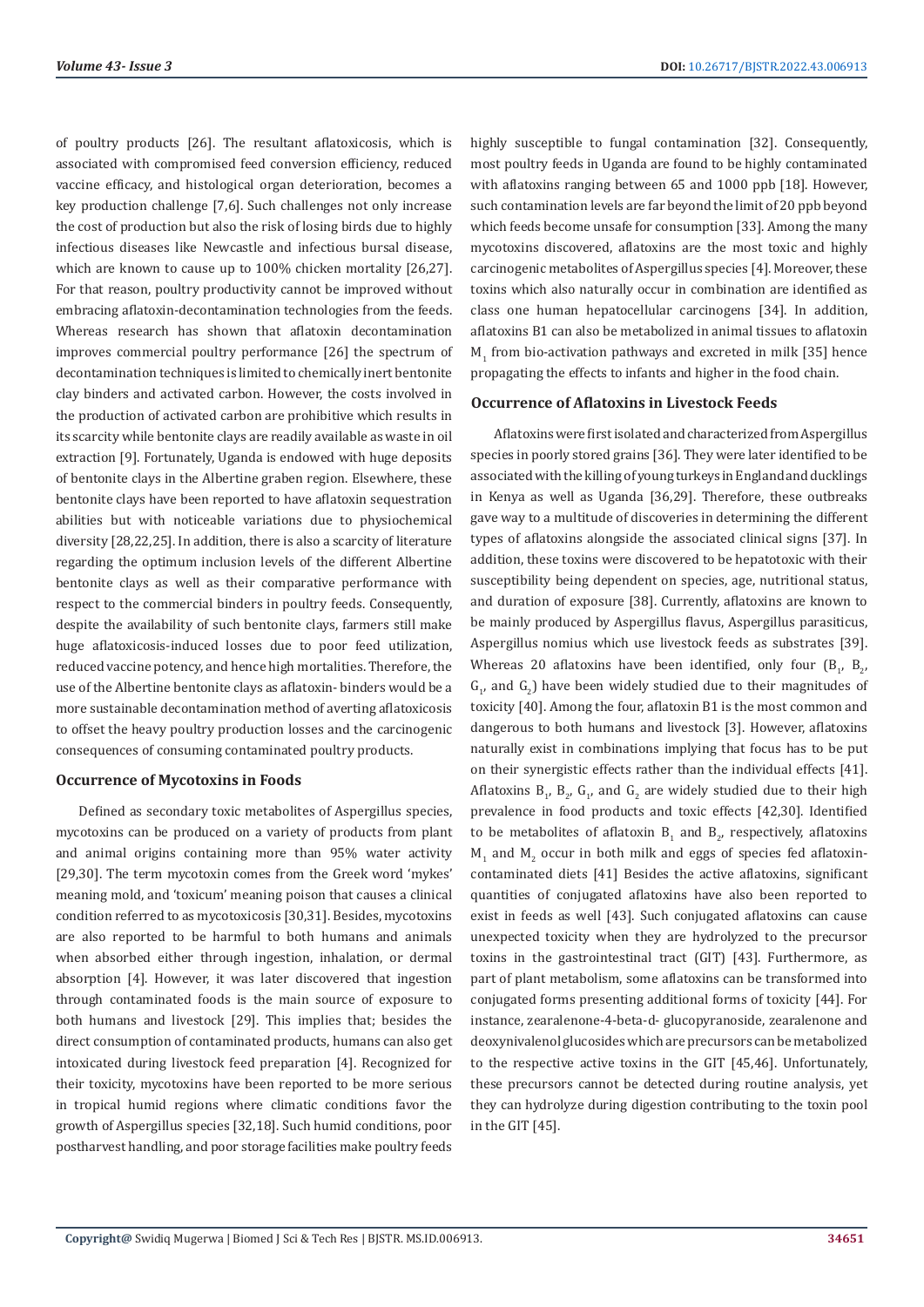#### **Perseverance of Aflatoxicosis**

More than ten thousand million metric tons of grains are lost annually due to aflatoxin contamination [47]. In addition, more than four billion individuals in developing countries get chronically exposed to aflatoxicosis every year due to contaminated food consumption [48]. Such chronic exposure is largely attributed to heavy dependence on subsistence farming, unregulated local markets, and the lack of policy regulations on food and feed safety [49]. Consequently, the large aflatoxicosis outbreaks like those in Kenya and Togo claimed many lives [41] while survivors suffered from jaundice, leg edema, and hepatomegaly as well as malnutrition- related symptoms [50,51]. In fact, these outbreaks are traced to be originating from homegrown maize by subsistence farmers who have poor storage facilities [41] Typically, in this crisis 55% of maize products had contamination levels greater than 20 ppb, 35% had levels exceeding 100 ppb, and 7% beyond 1000 ppb [41]. Similarly, related cases were reported in India and China [52] which cases were all established after detecting the clinical signs of acute aflatoxicosis [48].

### **Effects of Aflatoxins on Human Health**

Recognized as a risk factor for cancer [4], aflatoxicosis is characterized by adverse immunological and nutritional effects [48]. Among the aflatoxins, AFB1 and mixtures of AFG1, and AFM1 have been reported to be the major causes of chronic aflatoxicosis and human carcinogens [34]. Besides the carcinogenic effects, ingestion of foods contaminated with relatively lower aflatoxin levels over a long period has been reported to cause jaundice, liver cancer, chronic hepatitis [53], infertility, and impaired nutrient utilization in infants [54]. On the other hand, the ingestion of highly contaminated feeds results in acute hepatic failure, hemorrhages, digestion alterations, mental changes, and coma [48]. Besides direct chronic aflatoxicosis, aflatoxins have also been reported to complement hepatitis B in the causation of liver cancer [55]. Ultimately, the lack of policy regulations in developing countries of Southeast Asia and sub-Saharan Africa accounts for the high incidences of aflatoxicosis [41]. Such incidences, therefore, account for the fact that hepatocellular carcinoma is the fifth leading cause of cancer mortality in the world [56]. Therefore, this fact justifies the correlation between the high levels of aflatoxins contamination in maize with a high incidence of human hepatocellular carcinomas.

# **Biochemical Properties and Aflatoxin Metabolism**

Given suitable conditions of 80-85% relative humidity and temperature of 28-35˚C up to 20 types of aflatoxins can be produced on a variety of feed substrates. However, among these naturally occurring toxins, aflatoxin  $B_1$ ,  $B_2$ ,  $G_1$ , and  $G_2$  have been reported to be the most potent with aflatoxin  $B_1^{\{AFB_1\}}$  posing the highest degree of carcinogenicity [57]. Aflatoxins are characterized by high

melting points of 260˚C and a thermal degradation temperature of 269˚C [58]. This implies that aflatoxins exhibit high thermostability although they can be decomposed by strong oxidizing agents. Aflatoxin metabolism plays the biggest role in determining the degree of toxicity in animal cells, especially in the liver [57]. The liver is considered the principal target organ for aflatoxins based on the first pass effect  $[59]$ . Since  $AFB<sub>1</sub>$  is the most biochemically reactive, most research is focused on its metabolic pathways which justify its carcinogenic properties [57]. When aflatoxins are absorbed by the liver, they undergo biotransformation where  $AFB<sub>1</sub>$  is metabolized through activation by cytochrome P450 enzymes to form the intermediate adduct  $AFB_{1}$ -8, 9-epoxide. Characterized by its low stability, this adduct is responsible for the covalent modification of DNA, preferentially at the N7 position of guanine bases thereby affecting the complementary base pairing mechanisms [30]. Besides DNA modification, AFB<sub>1</sub>-8, 9-epoxide undergoes base-catalyzed reactions to form a more stable  $\rm{AFB_{1}}$ -8, 9-dihydrodiol which is reported to be the most mutagenic metabolite [35]. In addition, Kellerman et al. reported that AFB1 can also be bio-activated to a highly active and labile intermediate  $\mathsf{AFB}_1$  2, 3-epoxide, which reacts with various nucleophiles in the cell besides binding with DNA, RNA, and proteins [60]. Furthermore, according to [30]. Yunus et al.  $AFB<sub>1</sub>$  can also be converted to hydroxylated metabolites (via monooxygenase's) which are then metabolized to glucuronide and sulfate conjugate in the endoplasmic reticulum. Consequently, aflatoxicosis results in mutagenesis, carcinogenesis, and teratogenesis due to the alkylation of nuclear DNA by highly electrophilic adducts. In addition, chronic aflatoxicosis culminates into reduced protein synthesis, production of essential metabolic enzymes and structural proteins for growth [30] and immunosuppression hence poor poultry performance [61].

### **Aflatoxin Prevalence in Poultry Feeds**

Aflatoxins are produced on a wide range of food commodities especially cereals and oilseeds which are the key ingredients in livestock feed formulation [62]. Identified as the third most consumed cereal worldwide [63], maize is most likely to be contaminated with aflatoxins at higher levels than any other feed ingredients [64]. Consequently, most of the maize-based poultry feeds in Uganda are highly contaminated with aflatoxins beyond recommended levels of 20 ppb [18]. The key predisposing factor to poultry feed contamination is poor post-harvest handling of maize which leads to high contamination levels by Aspergillus Flavus [65]. Such practices lead to high levels and prevalence of aflatoxin contamination in maize [66]. In addition, poultry feeds are stored at a relative humidity between 80% - 90% which is within the optimum range for fungal development [66]. Such conditions render the stored feeds more susceptible to fungal attacks within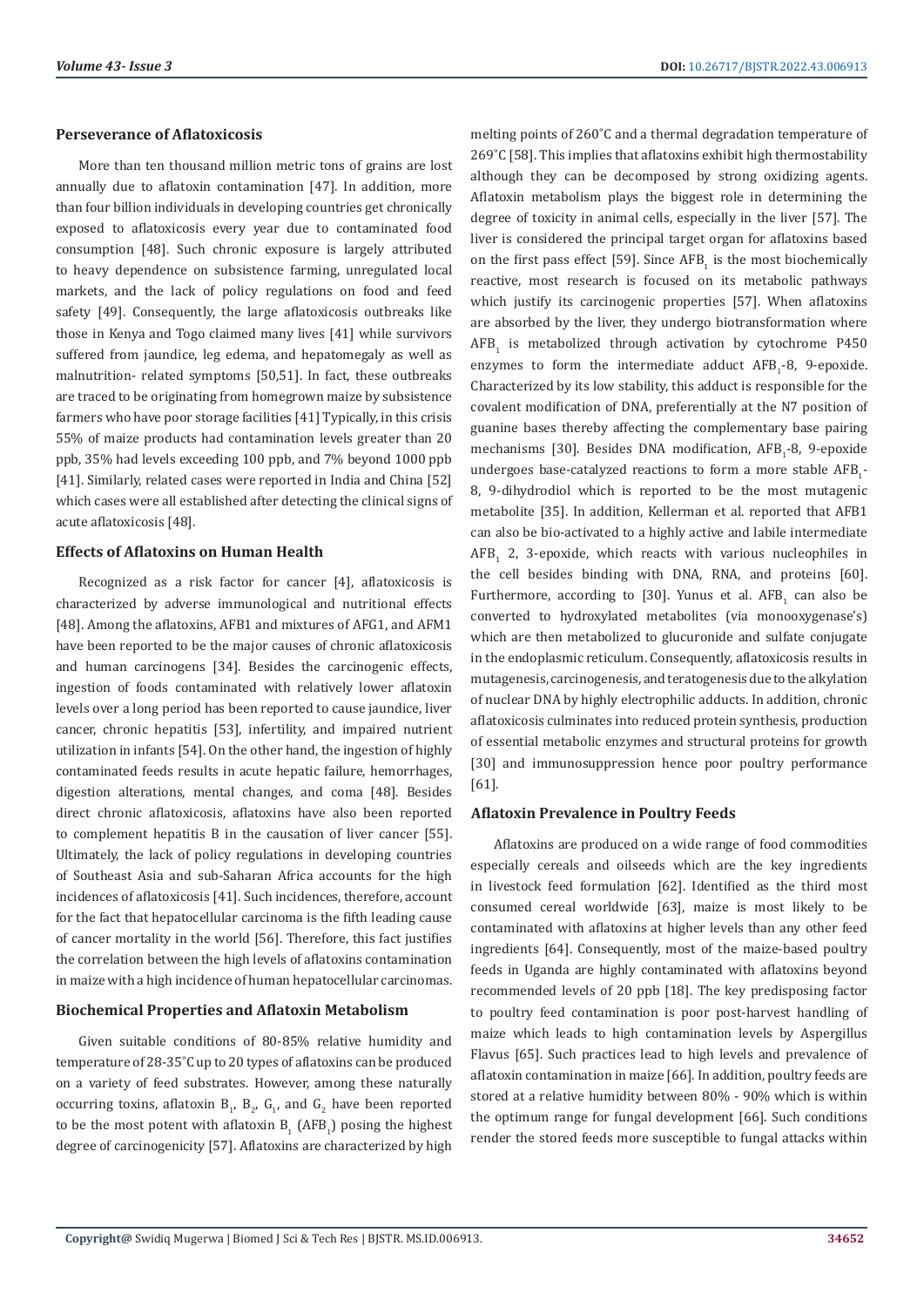the normal feed storage time [32]. Whereas fungal contamination depends on postharvest handling, fungal development and aflatoxin production are dependent on storage time [66]. This implies that, as traders tend to hold maize back waiting for better market prices after harvest, high aflatoxin contamination is inevitable. Consequently, in an attempt to mitigate the aflatoxicosis-induced production declines, the Food and Drug Administration legislations set up an action level of 20 ppb as the maximum residue limit allowed in poultry feeds [67].

### **Effects of Aflatoxicosis on Poultry Performance**

**Effects of Aflatoxins on Chicken Physiology:** Due to the heavy aflatoxin contamination of feed ingredients, commercial poultry is highly susceptible to chronic and acute aflatoxicosis [5,68,38]. Whereas acute is associated with the consumption of highly contaminated feeds [51], prolonged consumption of feeds with relatively low aflatoxin contamination levels is associated with chronic aflatoxicosis [69]. As a consequence, chronic aflatoxicosis is associated with poor feed utilization and increased susceptibility to microbial stress which is reflected in performance declines [70,47]. Furthermore, chronic aflatoxicosis has been reported to be the primary cause of teratogenicity, carcinogenicity, and mutagenicity as well as growth inhibitory effects in poultry [71]. These defects, therefore, result in biochemical, hemato [72] logical, and immunological alterations in the chronically affected poultry [73,74].

**Effects of Aflatoxicosis on Feed Intake, Energy and Amino Acid Utilization:** While feed intake and utilization are key determinants of poultry performance, aflatoxicosis has been reported to reduce feed acceptability, utilization, and enzyme efficiency [26,75]. In addition, aflatoxins interfere with calcium uptake and organic nutrient utilization in poultry while excess calcium impedes phytase enzyme activity due to insoluble complex formation with phytate phosphorous [76,77]. Furthermore, chronic aflatoxicosis decreases amino acid and energy utilization due to declines in cell metabolic efficiency [78]. Since the interaction between sulfur-containing amino acids and synthesis of aflatoxin B1-epoxide deter protein utilization and hence weight gain, it's worth investing in available local options for sustainable aflatoxin decontamination for improved feed utilization [79].

**Effects of Aflatoxicosis on Humoral Immunity and Organ Health:** Besides hindering nutrient utilization, aflatoxicosis results in a reduction in antibody titers of Newcastle and Infectious Bursal disease as well as regression of the bursa of Fabricius [71]. This implies that, through regression of the bursa of Fabricius, aflatoxins interact with the T-cells to affect cell-mediated immunity in poultry to suppress vaccine efficacy [71]. In addition, a reversal in chemostatic inhibition of phagocytic abilities of leucocytes as well as

heterophils has been reported to be associated with aflatoxicosis. Therefore, the synergistic effect of both antibody synthesis and phagocytotic suppression contributes to the increased response to environmental stress in poultry. Relative organ weight is a key indicator of organ health, whereas chronic aflatoxicosis has been reported to increase relative liver and kidney weights it results in the regression of the Bursa of Fabricius [80] In fact, the liver and kidney are considered to be the target organs for aflatoxicosis in all the affected species. As a consequence, the accumulation of nitrogenous wastes and aflatoxin metabolites results in histopathological changes as well as inflammatory thickening of the uterine mucosa in the tissues [80]. This implies that the reduced efficiency in nitrogenous waster excretion which results from liver and kidney damage greatly accounts for aflatoxicosis-related stress in poultry.

**Effect of Aflatoxicosis on Layer Production and Eggshell Characteristics:** Poultry layers are bred to convert feed nutrients into egg production rather than body muscles. Aflatoxicosis has been reported to reduce egg production without noticeable variations in layer weight gains [81,82]. Aflatoxicosis in layers has been reported to cause cytoplasmic vacuolation of the hepatocytes through impaired lipid transport and synthesis [83,84]. Such impairment is accompanied by lipid deposition in the liver, and suppressed lipid levels in the blood circulation [60]. This implies that aflatoxicosis induces phospholipid and cholesterol inhibition in the liver which results in far-reaching effects on layer performance [84]. Defined as the fastest bio-ceramic calcifying process among biological systems [85], eggshell strength is a key aspect in egg storage and transportation. However, aflatoxicosis has been reported to affect eggshell characteristics by interfering with the absorption and transportation of calcium and phosphorous [86]. In addition, aflatoxins have been reported to interfere with vitamin D3 metabolism [2,87] hence affecting calcium immobilization for eggshell development. Furthermore, chronic aflatoxicosis results in hepatic damage and a reduction in hepatic zinc levels in poultry [88]. Yet, the enzyme-dependent conversion of bone calcium into egg calcium is grossly affected by the generation and composition of zinc bicarbonate in blood circulation [89]. Therefore, in addition to aflatoxin decontamination, calcium supplementation through calcium bentonite clay inclusion may not only sequester aflatoxins but also possibly improve dietary calcium availability in layers.

**Aflatoxin Decontamination Approaches:** Whereas preventing feed contamination offers the best option it is practically impossible to get reasonable quantities of aflatoxin-free feeds. This implies that prevention of fungal contamination during harvesting and storage [11,90], as well as fungal growth inhibition, offer more practical solutions [11]. On the contrary, most of the poultry farmers in Uganda don't produce their feed ingredients hence the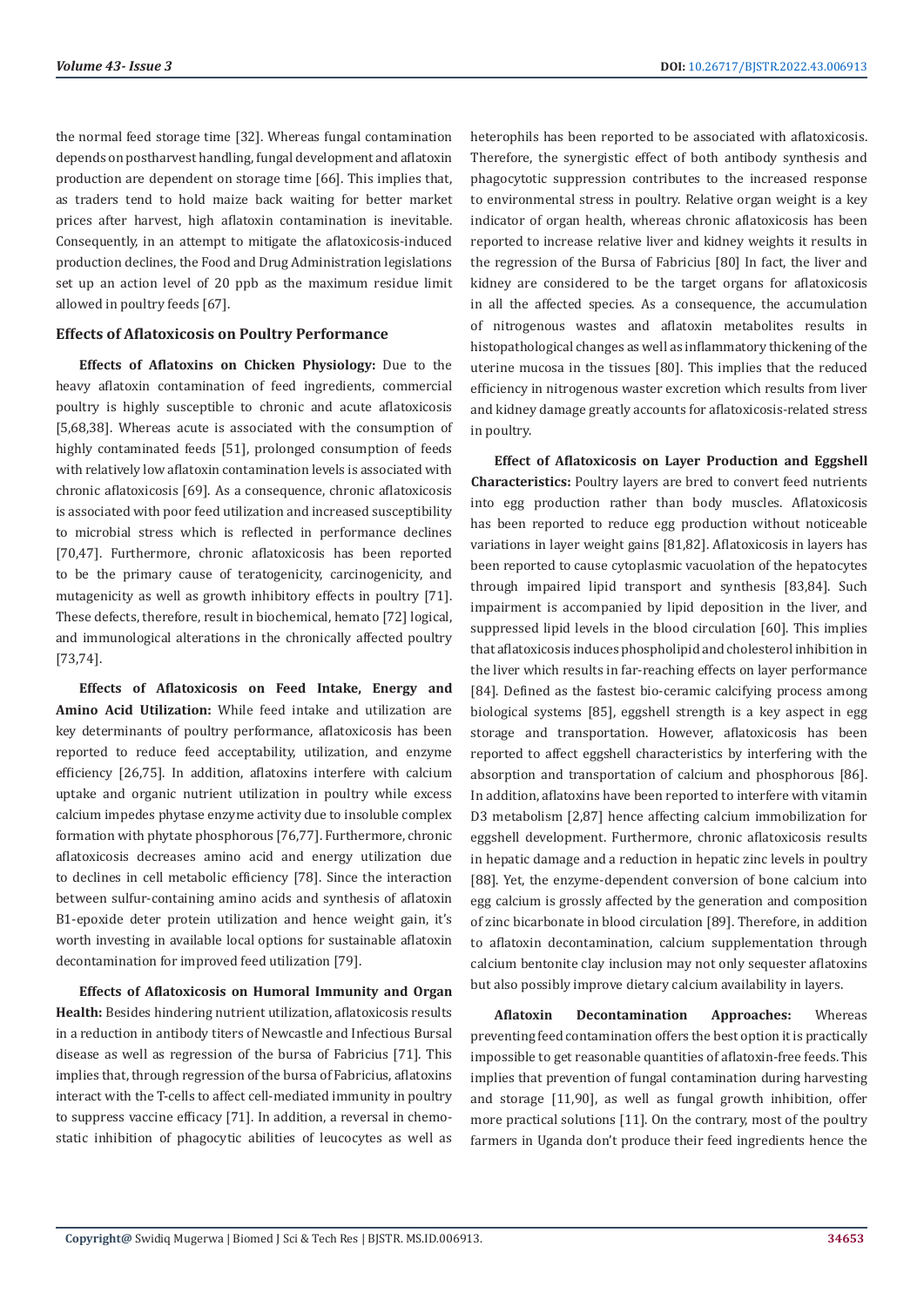lack of such phytosanitary adherence. This, therefore, leaves feed fortification and decontamination as the most practically viable option to control aflatoxicosis. Fortification of poultry rations with synthetic methionine alleviates aflatoxicosis-induced growth depression [91]. This is attributed to the ability of sulfur-containing amino acids to inhibit  $AFB_1$  mutagenicity and  $AFB_1$ - epoxide synthesis during biotransformation [79]. Nevertheless, sulfur amino acids are some of the essential and limiting amino acids in poultry diets rendering this approach less cost-effective. Therefore, aflatoxin adsorption renders one of the most effective approaches since it reduces their bioavailability in the liver [11,22].

Consequently, since there is a relatively broader spectrum of nonnutritive aflatoxin sequestering feed additives decontamination remains an economically viable option. Besides amino acid fortification, biological approaches on the other hand can be used to absorb mycotoxins through enzymatic degradation and modification [92]. As a result, these characteristics led to the creation of biofilters for fluid decontamination and probiotics which also bind and remove aflatoxins [92]. However, such biological decontamination works mainly through sorption and enzymatic degradation making it a limited approach for biological systems [93]. Besides, biological control approaches developed for decontamination of aflatoxins in feeds have equally had limited attention and a multitude of criticisms as well [94]. Similarly, chemical decontamination using acids, salts, oxidizing, and reducing agents which require drying, and cleaning have equally had setbacks [11]. These setbacks are associated with the health decline of the animals and many chemical residues in animal systems [95]. However, Huwing et al. suggested that chemicals like calcium propionate successfully inhibited mold proliferation without affecting livestock health but with significant cost implications. For that reason, toxin decontamination using inorganic and chemically inert binders like some bentonites renders the most practical and economic approach.

**Aflatoxin Decontamination Using Binders:** The most cost-effective approach to aflatoxin decontamination known is deactivation using aflatoxin binders like activated carbon and bentonite clays [95,96]. However, the chemical structure of both the aflatoxin and the binder determines the effectiveness of adsorption and binder-aflatoxin compatibility [97]. The important characteristics of the adsorbent to be taken into consideration, therefore, include its physical structure, charge, pore size, and surface area [95] in addition to the inert effect on other livestock physiological processes. Consequently, given such requirements activated carbon and hydrated sodium calcium aluminosilicates (bentonites) stand out to be the most suitable candidates for aflatoxin decontamination. Identified as a general toxin adsorptive material with a high surface to mass ratio, activated charcoal has

been reported to show great potential for aflatoxin decontamination in biological systems [98]. However, the effects of activated charcoal on livestock performance have been variable [11] while responses in poultry resulted in lower economic viability than clay-based binders [1]. Such challenges consequently rule out the possibility of using activated carbon as long as bentonite clays can technically substitute them. Aflatoxin decontamination by clay binders like bentonites on the other hand is associated with hygroscopicity, polarity, and solubility which favor aflatoxin intercalation with the bentonites in water [13]. This implies that, as the bentonite clay gets hydrated in the gastrointestinal tract, the polar water molecules weaken the interaction between the closely packed bentonite layers by lowering the charge density of the sequestered exchangeable cations such as  $Ca^{2+}$ ,  $Mg^{2+}$ , Na<sup>+</sup> and K<sup>+</sup> [14]. Therefore, the mechanism of aflatoxin absorption is primarily through the exchangeable cations which neutralize the interlayer charges in aluminosilicates and are involved in the binding mechanism of aflatoxin B1 [21,13] and Hydrogen bonding [99,100]. Since hydrated sodium calcium aluminosilicates have a high affinity for aflatoxin specifically, this character results in the formation of strong aflatoxin-clay complexes hence adsorption [101]. However, the properties of bentonites vary from one geological deposit to another hence the need to test the efficiency of each batch of bentonites clays as aflatoxin detoxifiers [101].

**Practical Methods of Aflatoxin Decontamination:** The practicability of any aflatoxin decontamination approach depends on its effectiveness and the costs associated with its application. However, the application of physical, biological, and chemical methods of decontamination separately or in combination provides varying degrees of effectiveness [102]. While physical means are less practical, with biological methods the degrading microorganisms have limited degradation mechanisms and stability in the GIT at different pH levels [103]. This consequently leaves chemically inert bentonite clays as the most suitable adsorbents for aflatoxin sequestration. Defined as a smectite clay mineral generated from the crystallization of volcanic ash, bentonite clays adopt a sheetlike structure where double layers of tetrahedral sandwich an octahedral layer to make up individual sheets. They adopt negative charges which are derived from the replacement of  $Al<sub>3</sub>$ + with divalent  $Ca_{2}$ + or Mg<sub>2</sub>+ ions. Then the sheets are interconnected by the exchangeable Na+ and Ca $_2^{\circ}$ + whose predominance differentiates calcium bentonite from sodium bentonite [25]. Due to its absorptive and colloidal effects, bentonite is used as a filler in pharmaceuticals and oil purification as well as additives in livestock feeds. However, their utilization in livestock feeds is limited by the fact that their physiochemical properties which are its aflatoxin sequestration signature are highly variable hence the need for localized performance evaluations.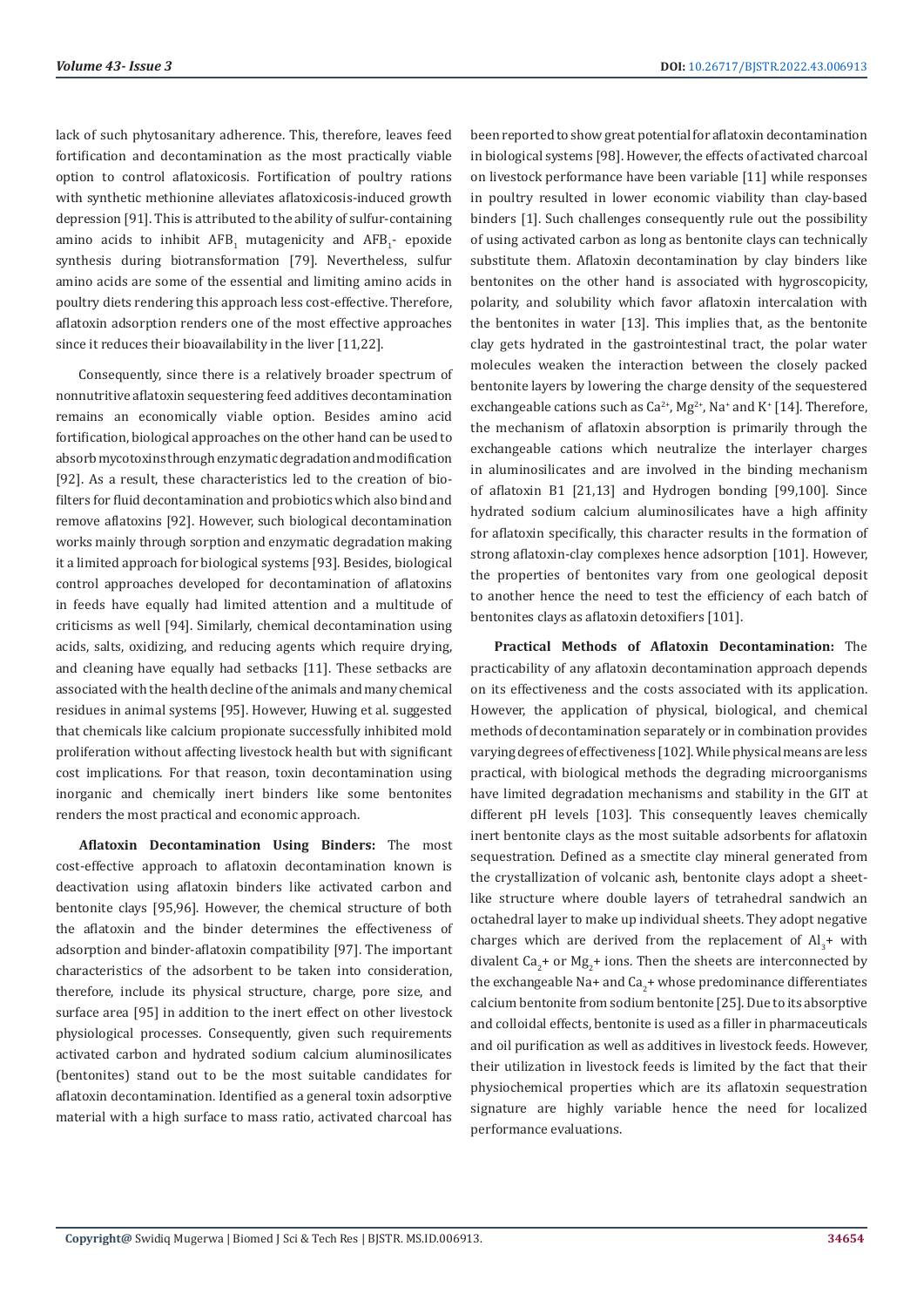Characterized as hydrated sodium calcium aluminosilicates, bentonites effectively bind aflatoxins in the GIT hence preventing their absorption into the bloodstream [16]. Moreover, Hesham, et al. [ 23] and Shi, et al. [33] reported an improvement in body weight gain and feed conversion ratio of broilers fed on diets fortified with bentonites. Consequently, this effectiveness of bentonites is attributed to the expanding clay lattice, interstitial water, exchangeable cations hence the aflatoxin binding ability [14]. In addition, bentonites have been also reported to be efficient against a broad spectrum of mycotoxins making them more suitable for the most frequent cases of multi-contaminated feeds [104]. Using bentonite clays hence targets binding the aflatoxins and prevents them from being absorbed from the animal's digestive tract, and then excreting them through the fecal matter [90,13]. Characterized by the ability to form stable complexes with aflatoxins at temperatures between 25 ºC and 37 ºC, bentonites clays are capable of adsorbing aflatoxins under the condition in the GIT [105] (Magnoli et al., ). As a result, certain bentonite at 0.5% inclusion levels was able to reduce aflatoxin bioavailability in broilers [21,23]. However, bentonite clays from several sources have been reported to improve pellet stability [11] and poultry performance through aflatoxin decontamination but with varying degrees of effectiveness [105]. This implies that the different bentonite deposits in the Albertine Graben region of Uganda can provide a potential solution to feed AF decontamination [105]. However, the variation in properties among bentonites warrants assessing the performance.

**The Existing Knowledge Gap:** The high affinity for aflatoxins by the bentonites justifies their utilization given the high levels of aflatoxin contamination in the poultry feeds [8]. However, the aflatoxin decontamination potential among bentonite clays is highly dependent on the geographical location and nature of the bentonite clay parent materials [105]. Consequently, there is inconsistent and insufficient information about the inclusion levels of the different bentonite clay in poultry diets [9]. In addition, none of the previous studies has compared commercial aflatoxin binders with other bentonite clays as well as establishing the optimum inclusion levels of Albertine bentonite clays. Yet, beyond certain optima, bentonite clays are hypothesized to hinder nutrient utilization alongside the negative effects of excess calcium for the case of calcium bentonite. Furthermore, due to the transfer of aflatoxins and their metabolites to poultry edible products and their effect on human health, efforts have been made to set contamination limits of 20 ppb. Therefore, studies towards the exploitation of this resource are necessary since Uganda is endowed with huge bentonite deposits in the Albertine region [9].

# **Conclusion**

The authors systematic review of the available aflatoxicological studies in poultry whose products are the most widely consumed among livestock products demonstrates that the majority of the studies proved a significant effect of aflatoxicosis on commercial poultry performance, carryover in products, and hence human health. The relationship between egg production and aflatoxin decontamination indicates a great reduction in the laying performance of poultry layers due to chronic aflatoxicosis. The most effective approach to combating the effects of aflatoxicosis is the use of readily available innert adsorbents like bentonites. However, it may suggest that the inclusion of such adsorbents be informed by localized feeding trials.

# **Author Contributions**

Conceptualization, S.M & NG; Methodology, N.G; Investigation, N.G.; Data collection and analysis N.G A.R.K.; Writing-original draft preparation, N.G; Review and editing, N.G; Project administration. A.R.K & S.M.; funding acquisition, S.M & L.T. All authors have read and agreed to the published version of the manuscript.

# **Funding**

The research was funded by the National Agricultural Research Organization (NARO) of Uganda under the competitive grant scheme (CGS).

# **Conflicts of Interest**

The authors declare no conflict of interest.

# **References**

- 1. [Wu F, Khlangwiset P \(2010\) Evaluating the Technical Feasibility of](https://www.ncbi.nlm.nih.gov/pmc/articles/PMC2882709/) [Aflatoxin Risk Reduction Strategies in Africa. Food Additives and](https://www.ncbi.nlm.nih.gov/pmc/articles/PMC2882709/) [Contaminants Part A, Chemistry, Analysis, Control, Exposure and Risk](https://www.ncbi.nlm.nih.gov/pmc/articles/PMC2882709/) [Assessment 27\(5\): 658-676.](https://www.ncbi.nlm.nih.gov/pmc/articles/PMC2882709/)
- 2. [Verma J, Johri TS, Swain BK \(2003\) Effect of varying levels of aflatoxin,](https://www.researchgate.net/publication/277327691_Effect_of_varying_levels_of_aflatoxin_ochratoxin_and_their_combinations_on_the_performance_and_egg_quality_characteristics_in_laying_hens) [ochratoxin and their combinations on the performance and egg quality](https://www.researchgate.net/publication/277327691_Effect_of_varying_levels_of_aflatoxin_ochratoxin_and_their_combinations_on_the_performance_and_egg_quality_characteristics_in_laying_hens) [characteristics in laying hens. Asian Australasian Journal of Animal](https://www.researchgate.net/publication/277327691_Effect_of_varying_levels_of_aflatoxin_ochratoxin_and_their_combinations_on_the_performance_and_egg_quality_characteristics_in_laying_hens) [Sciences 16\(7\): 1015-1019.](https://www.researchgate.net/publication/277327691_Effect_of_varying_levels_of_aflatoxin_ochratoxin_and_their_combinations_on_the_performance_and_egg_quality_characteristics_in_laying_hens)
- 3. [Kamika I, Takoy LL \(2011\) Natural occurrence of Aflatoxin B1 in peanut](https://www.researchgate.net/publication/251623086_Natural_occurrence_of_Aflatoxin_B1_in_peanut_collected_from_Kinshasa_Democratic_Republic_of_Congo) [collected from Kinshasa, Democratic Republic of Congo. Food Control](https://www.researchgate.net/publication/251623086_Natural_occurrence_of_Aflatoxin_B1_in_peanut_collected_from_Kinshasa_Democratic_Republic_of_Congo) [22\(11\): 1760-1764.](https://www.researchgate.net/publication/251623086_Natural_occurrence_of_Aflatoxin_B1_in_peanut_collected_from_Kinshasa_Democratic_Republic_of_Congo)
- 4. (2003) CAST Report. Mycotoxins: risks in plant, animal, and human systems. In: Richard J L and Payne GA (Eds.)., Council for Agricultural Science and Technology Task Force report No 139, Ames, Iowa, USA.
- 5. [Osuret J, Musinguzi G, Mukama T, Halage AA, Natigo AK, et al. \(2016\)](https://scialert.net/abstract/?doi=jbs.2016.44.48) [Aflatoxin contamination of selected staple foods sold for human](https://scialert.net/abstract/?doi=jbs.2016.44.48) [consumption in Kampala markets, Uganda. Journal of Biological Sciences](https://scialert.net/abstract/?doi=jbs.2016.44.48) [16\(1\): 44-48.](https://scialert.net/abstract/?doi=jbs.2016.44.48)
- 6. [Banerjee D, Wang F, Liu Y, Chen X, Liu X \(2010\) Up-conversion](https://pubs.rsc.org/en/content/articlelanding/2010/an/c0an00144a) [nanoparticles in biological labeling, imaging, and therapy. Analyst](https://pubs.rsc.org/en/content/articlelanding/2010/an/c0an00144a) [135\(8\): 1839-1854.](https://pubs.rsc.org/en/content/articlelanding/2010/an/c0an00144a)
- 7. [Dersjant-Li Yueming, Martin WA Verstegen, Walter JJ Gerrit \(2003\) The](https://pubmed.ncbi.nlm.nih.gov/19087391/) [impact of low concentrations of aflatoxin, deoxynivalenol or fumonisin](https://pubmed.ncbi.nlm.nih.gov/19087391/) [in diets on growing pigs and poultry. Nutr Res Rev 16\(2\): 223-239.](https://pubmed.ncbi.nlm.nih.gov/19087391/)
- 8. [Kaaya NA, Warren HL \(2005\) A review of past and present research on](http://www.bioline.org.br/pdf?nd05010) [aflatoxin in Uganda. African Journal of Food Agriculture Nutrition and](http://www.bioline.org.br/pdf?nd05010) [Development 5\(1\).](http://www.bioline.org.br/pdf?nd05010)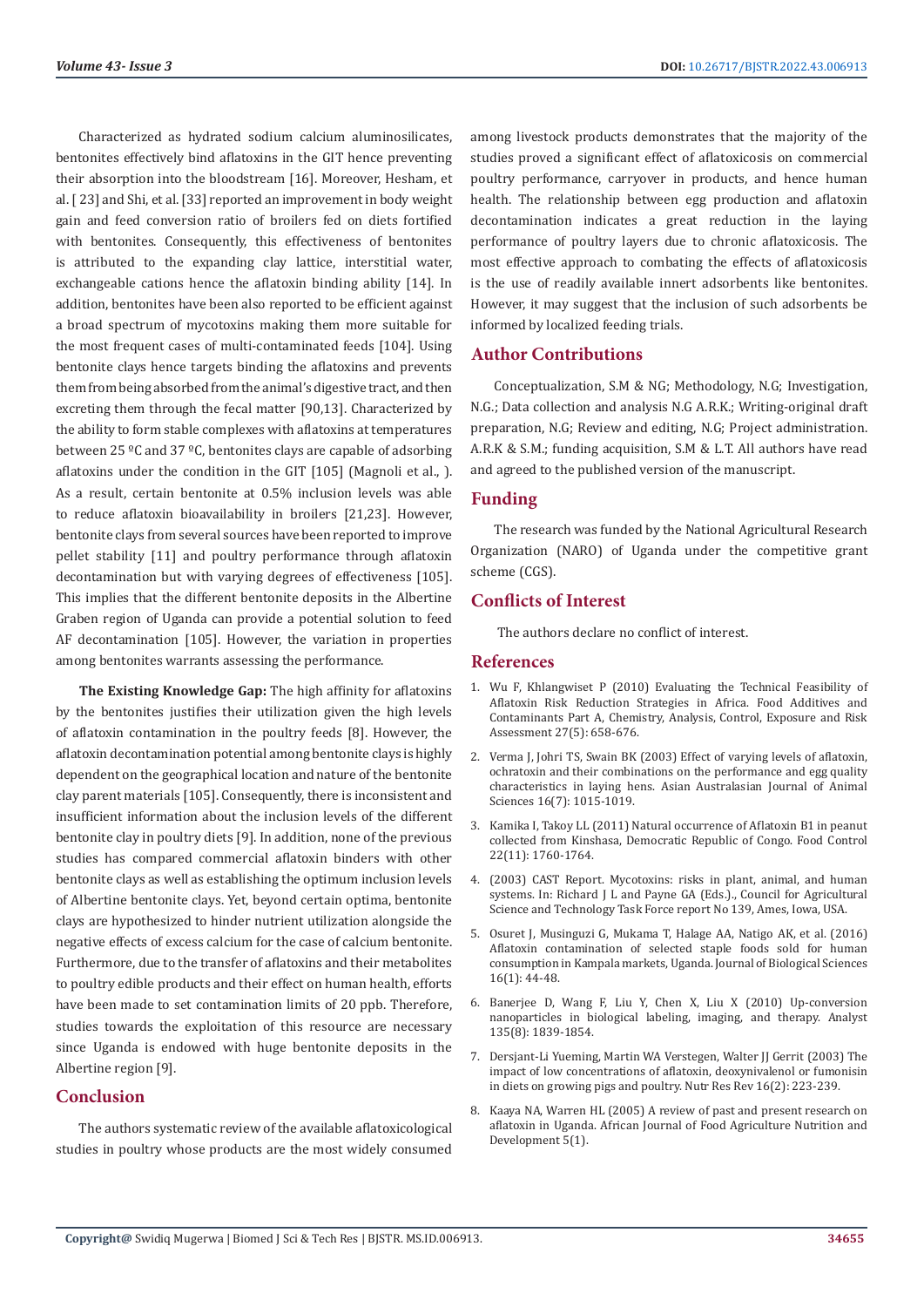- 9. [Mugerwa S, Zziwa E, Kabirizi J \(2013\) Effect of fortifying Aflatoxin](https://www.researchgate.net/profile/Emmanuel-Zziwa/publication/279206557_Effect_of_fortifying_Aflatoxin-contaminated_feeds_with_Ugandan_bentonite_on_performance_of_broiler_birds/links/5593b68908aed7453d46843a/Effect-of-fortifying-Aflatoxin-contaminated-feeds-with-Ugandan-bentonite-on-performance-of-broiler-birds.pdf)[contaminated feeds with Ugandan bentonite on performance of broiler](https://www.researchgate.net/profile/Emmanuel-Zziwa/publication/279206557_Effect_of_fortifying_Aflatoxin-contaminated_feeds_with_Ugandan_bentonite_on_performance_of_broiler_birds/links/5593b68908aed7453d46843a/Effect-of-fortifying-Aflatoxin-contaminated-feeds-with-Ugandan-bentonite-on-performance-of-broiler-birds.pdf)  [birds. Appl Sci Report 3: 106-109.](https://www.researchgate.net/profile/Emmanuel-Zziwa/publication/279206557_Effect_of_fortifying_Aflatoxin-contaminated_feeds_with_Ugandan_bentonite_on_performance_of_broiler_birds/links/5593b68908aed7453d46843a/Effect-of-fortifying-Aflatoxin-contaminated-feeds-with-Ugandan-bentonite-on-performance-of-broiler-birds.pdf)
- 10. [Diaz DE, Hagler WM, Hopkins BA, Whitlow LW \(2002\) Aflatoxin binders](https://www.researchgate.net/publication/10756889_Aflatoxin_Binders_I_In_vitro_binding_assay_for_aflatoxin_B1_by_several_potential_sequestering_agents)  *In-vitro* [binding assay for aflatoxin B1 by several potential sequestering](https://www.researchgate.net/publication/10756889_Aflatoxin_Binders_I_In_vitro_binding_assay_for_aflatoxin_B1_by_several_potential_sequestering_agents)  [agents. Mycopathologia 156\(3\): 223-226.](https://www.researchgate.net/publication/10756889_Aflatoxin_Binders_I_In_vitro_binding_assay_for_aflatoxin_B1_by_several_potential_sequestering_agents)
- 11. [Huwig A, Freimund Sa, Kappeli O, Dutler H \(2001\) Mycotoxin](https://pubmed.ncbi.nlm.nih.gov/11439224/)  [detoxication of animal feed by different adsorbents. Toxicology Letters](https://pubmed.ncbi.nlm.nih.gov/11439224/)  [122\(2\): 179-188.](https://pubmed.ncbi.nlm.nih.gov/11439224/)
- 12. [Upadhaya SD, Park MA, Ha JK \(2010\) Mycotoxins and their](https://www.researchgate.net/publication/264153776_Mycotoxins_and_Their_Biotransformation_in_the_Rumen_A_Review)  [biotransformation in the rumen: a review. Asian-Australasian. Journal of](https://www.researchgate.net/publication/264153776_Mycotoxins_and_Their_Biotransformation_in_the_Rumen_A_Review)  [Animal Sciences 23\(9\): 1250-1260.](https://www.researchgate.net/publication/264153776_Mycotoxins_and_Their_Biotransformation_in_the_Rumen_A_Review)
- 13. Deng Y, Velá[zquez ALB, Billes F, Dixon JB \(2010\) Bonding mechanisms](https://www.researchgate.net/publication/248536628_Bonding_mechanisms_between_aflatoxin_B_1_and_smectite)  [between aflatoxin B1 and smectite. Applied Clay Science 50\(1\): 92-98.](https://www.researchgate.net/publication/248536628_Bonding_mechanisms_between_aflatoxin_B_1_and_smectite)
- 14. [Kang F, Ge Y, Hu X, Goikavi C, Waigi MG, et al. \(2016\) Understanding the](https://pubmed.ncbi.nlm.nih.gov/27513372/)  [sorption mechanisms of aflatoxin B1 to kaolinite, illite, and smectite](https://pubmed.ncbi.nlm.nih.gov/27513372/)  [clays via a comparative computational study. Journal of hazardous](https://pubmed.ncbi.nlm.nih.gov/27513372/)  [materials 320: 80-87.](https://pubmed.ncbi.nlm.nih.gov/27513372/)
- 15. [Bintvihok A, Kositcharoenkul S \(2006\) Effect of dietary calcium](https://pubmed.ncbi.nlm.nih.gov/16298407/)  [propionate on performance, hepatic enzyme activities and aflatoxin](https://pubmed.ncbi.nlm.nih.gov/16298407/)  [residues in broilers fed a diet containing low levels of aflatoxin B1.](https://pubmed.ncbi.nlm.nih.gov/16298407/)  [Toxicon 47\(1\): 41-46.](https://pubmed.ncbi.nlm.nih.gov/16298407/)
- 16. [Prvulovic D, Kojic D, Grubor-Lajsic G, Kosarcic S \(2008\) The effects](https://citeseerx.ist.psu.edu/viewdoc/download?doi=10.1.1.842.9069&rep=rep1&type=pdf)  [of dietary inclusion of hydrated aluminosilicate on performance](https://citeseerx.ist.psu.edu/viewdoc/download?doi=10.1.1.842.9069&rep=rep1&type=pdf)  [and biochemical parameters of broiler chickens. Turkish Journal of](https://citeseerx.ist.psu.edu/viewdoc/download?doi=10.1.1.842.9069&rep=rep1&type=pdf)  [Veterinary and Animal Sciences 32\(3\): 183-189.](https://citeseerx.ist.psu.edu/viewdoc/download?doi=10.1.1.842.9069&rep=rep1&type=pdf)
- 17. Russell R, Smith C, Dixon JB (2014) Bentonite properties, formation, and distribution as adsorbents of aflatoxin in grain The Texas case study. Aflatoxin Control: Safeguarding Animal Feed with Calcium Smectite, (aflatoxin control), p. 11-16.
- 18. [Kaaya NA, Warren HL \(2005\) A review of past and present research on](http://www.bioline.org.br/pdf?nd05010)  [aflatoxin in Uganda. African Journal of Food Agriculture Nutrition and](http://www.bioline.org.br/pdf?nd05010)  [Development 5\(1\).](http://www.bioline.org.br/pdf?nd05010)
- 19. [Iqbal SZ, Mustafa HG, Asi MR, Jinap S \(2014\) Variation in vitamin E level](https://www.cabdirect.org/cabdirect/abstract/20143339819)  [and aflatoxins contamination in different rice varieties. J Cereal Sci](https://www.cabdirect.org/cabdirect/abstract/20143339819)  [60\(2\): 352-355.](https://www.cabdirect.org/cabdirect/abstract/20143339819)
- 20. [Huwig A, Freimund S, Kappeli O, Dutler H \(2001\) Mycotoxin detoxication](https://pubmed.ncbi.nlm.nih.gov/11439224/)  [of animal feed by different adsorbents. Toxicology Letters 122\(2\): 179-](https://pubmed.ncbi.nlm.nih.gov/11439224/) [188.](https://pubmed.ncbi.nlm.nih.gov/11439224/)
- 21. [Phillips TD, Lemke SL, Grant PG \(2002\) Characterization of clay-based](https://pubmed.ncbi.nlm.nih.gov/11922083/)  [enterosorbents for the prevention of aflatoxicosis. Adv Exp Med Biol](https://pubmed.ncbi.nlm.nih.gov/11922083/)  [504: 157-171.](https://pubmed.ncbi.nlm.nih.gov/11922083/)
- 22. [Phillips TD, Afriyie-Gyawu E, Williams J, Huebner H, Ankrah NA, et al.](https://pubmed.ncbi.nlm.nih.gov/18286403/)  [\(2008\) Reducing human exposure to aflatoxin through the use of clay: A](https://pubmed.ncbi.nlm.nih.gov/18286403/)  [review. Food Addit Contam 25\(2\): 134-145.](https://pubmed.ncbi.nlm.nih.gov/18286403/)
- 23. [Hesham M \(2004\) Efficiency of Kaolin and Activated Charcoal to Reduce](https://www.yumpu.com/en/document/view/51063256/efficiency-of-kaolin-and-activated-charcoal-to-reduce-the-toxicity-of-)  [the Toxicity of Low Level of Aflatoxin in Broilers. Scientific Journal of](https://www.yumpu.com/en/document/view/51063256/efficiency-of-kaolin-and-activated-charcoal-to-reduce-the-toxicity-of-)  [King Faisal University \(Basic and Applied Sciences\) 5\(1\): 145-160.](https://www.yumpu.com/en/document/view/51063256/efficiency-of-kaolin-and-activated-charcoal-to-reduce-the-toxicity-of-)
- 24. [Magnoli AP, Monge MP, Miazzo RD, Cavaglieri LR, Magnoli CE, et al.](https://pubmed.ncbi.nlm.nih.gov/21177443/)  [\(2011\) Effect of low levels of aflatoxin B1 on performance, biochemical](https://pubmed.ncbi.nlm.nih.gov/21177443/)  [parameters, and aflatoxin B1 in broiler liver tissues in the presence of](https://pubmed.ncbi.nlm.nih.gov/21177443/)  [monensin and sodium bentonite. Poultry science 90 \(1\): 48-58.](https://pubmed.ncbi.nlm.nih.gov/21177443/)
- 25. [Ravindra R, Kaneko S, Endo T, Lakshmi R \(2017\) Spectroscopic](https://www.hilarispublisher.com/open-access/spectroscopic-characterization-of-bentonite-2469-410X-1000171.pdf)  [Characterization of Bentonite. Journal of lasers Optics and photonics](https://www.hilarispublisher.com/open-access/spectroscopic-characterization-of-bentonite-2469-410X-1000171.pdf)  [4\(3\).](https://www.hilarispublisher.com/open-access/spectroscopic-characterization-of-bentonite-2469-410X-1000171.pdf)
- 26. [Verma J, Johri TS, Swain BK, Ameena S \(2004\) Effect of graded levels](https://pubmed.ncbi.nlm.nih.gov/15484726/)  [of aflatoxin, ochratoxin and their combinations on the performance and](https://pubmed.ncbi.nlm.nih.gov/15484726/)  [immune response of broilers. Br Poult Sci 45\(4\): 512-518.](https://pubmed.ncbi.nlm.nih.gov/15484726/)
- 27. [Mugerwa S, Zziwa E, Kabirizi J \(2013\) Effect of fortifying Aflatoxin](https://www.researchgate.net/publication/279206557_Effect_of_fortifying_Aflatoxin-contaminated_feeds_with_Ugandan_bentonite_on_performance_of_broiler_birds)[contaminated feeds with Ugandan bentonite on performance of broiler](https://www.researchgate.net/publication/279206557_Effect_of_fortifying_Aflatoxin-contaminated_feeds_with_Ugandan_bentonite_on_performance_of_broiler_birds) [birds. Appl Sci Report 3: 106-109.](https://www.researchgate.net/publication/279206557_Effect_of_fortifying_Aflatoxin-contaminated_feeds_with_Ugandan_bentonite_on_performance_of_broiler_birds)
- 28. [Hesham M Teleb, Ali A Hegazy, Yehia A Hussein \(2004\) Efficiency of](https://www.yumpu.com/en/document/view/51063256/efficiency-of-kaolin-and-activated-charcoal-to-reduce-the-toxicity-of-) [Kaolin and Activated Charcoal to Reduce the Toxicity of Low Level of](https://www.yumpu.com/en/document/view/51063256/efficiency-of-kaolin-and-activated-charcoal-to-reduce-the-toxicity-of-) [Aflatoxin in Broilers Scientific. Journal of King Faisal University \(Basic](https://www.yumpu.com/en/document/view/51063256/efficiency-of-kaolin-and-activated-charcoal-to-reduce-the-toxicity-of-) [and Applied Sciences\) 5\(1\): 145-160.](https://www.yumpu.com/en/document/view/51063256/efficiency-of-kaolin-and-activated-charcoal-to-reduce-the-toxicity-of-)
- 29. Milićević DR, Škrinjar M, Baltić [T \(2010\) Real and perceived risks for](https://pubmed.ncbi.nlm.nih.gov/22069600/) [mycotoxin contamination in foods and feeds: challenges for food safety](https://pubmed.ncbi.nlm.nih.gov/22069600/) [control. Toxins 2\(4\): 572-592.](https://pubmed.ncbi.nlm.nih.gov/22069600/)
- 30. [Yunus AW, Razzazi-Fazeli E, Bohm J \(2011\) Aflatoxin B1 in affecting](https://pubmed.ncbi.nlm.nih.gov/22069726/) [broiler's performance, immunity, and gastrointestinal tract: A review of](https://pubmed.ncbi.nlm.nih.gov/22069726/) [history and contemporary issues. Toxins 3\(6\): 566-590.](https://pubmed.ncbi.nlm.nih.gov/22069726/)
- 31. Kamika I (2013) Determination of aflatoxins in peanut (*Arachis hypogaea L*) collected from Kinshasa, Democratic Republic of Congo and Pretoria, South Africa: a comparative study (Doctoral dissertation).
- 32. [Hell K, Cardwell KF, Setamou M, Poehling HM \(2000\) The influence](https://www.researchgate.net/publication/222829562_The_influence_of_storage_practices_on_aflatoxin_contamination_in_maize_in_four_agroecological_zones_of_Benin_West_Africa) [of storage practices on aflatoxin contamination in maize in four agro](https://www.researchgate.net/publication/222829562_The_influence_of_storage_practices_on_aflatoxin_contamination_in_maize_in_four_agroecological_zones_of_Benin_West_Africa)[ecological zones of Benin, West Africa. Journal of Stored Products](https://www.researchgate.net/publication/222829562_The_influence_of_storage_practices_on_aflatoxin_contamination_in_maize_in_four_agroecological_zones_of_Benin_West_Africa) [Research 36\(4\): 365-382.](https://www.researchgate.net/publication/222829562_The_influence_of_storage_practices_on_aflatoxin_contamination_in_maize_in_four_agroecological_zones_of_Benin_West_Africa)
- 33. [Shi Y, Xu Z, Sun Y, Wang C, Feng J \(2009\) Effects of two different types](https://www.researchgate.net/publication/288086343_Effects_of_two_different_types_of_montmorillonite_on_growth_performance_and_serum_profiles_of_broiler_chicks_during_aflatoxicosis) [of motmorillonite on growth performance and serum profiles of broiler](https://www.researchgate.net/publication/288086343_Effects_of_two_different_types_of_montmorillonite_on_growth_performance_and_serum_profiles_of_broiler_chicks_during_aflatoxicosis) [chicks during aflatoxicosis. Turkish Journal of Veterinary and Animal](https://www.researchgate.net/publication/288086343_Effects_of_two_different_types_of_montmorillonite_on_growth_performance_and_serum_profiles_of_broiler_chicks_during_aflatoxicosis) [Science 33\(1\): 15-20.](https://www.researchgate.net/publication/288086343_Effects_of_two_different_types_of_montmorillonite_on_growth_performance_and_serum_profiles_of_broiler_chicks_during_aflatoxicosis)
- 34.(1993) International Agency for Research on Cancer (IARC) 1993 "IARC Monographs on the Evaluation of Carcinogenic Risk to Humans, Some Naturally Occurring Substances: Food Items and Constituents, Heteroyclic Aromatic Amines and Mycotoxins" 56: 362-395.
- 35. [Alekseyev YO, Hamm ML, Essigmann JM \(2004\) Aflatoxin B1](https://pubmed.ncbi.nlm.nih.gov/14742311/) [formamidopyrimidine adducts are preferentially repaired by the](https://pubmed.ncbi.nlm.nih.gov/14742311/) [nucleotide excision repair pathway](https://pubmed.ncbi.nlm.nih.gov/14742311/) *in vivo*. Carcinogenesis 25(6): 1045- [1051.](https://pubmed.ncbi.nlm.nih.gov/14742311/)
- 36. [Klich MA \(2007\) Aspergillus flavus: the major producer of aflatoxin.](https://pubmed.ncbi.nlm.nih.gov/20507532/) [Molecular plant pathology 8\(6\): 713- 722.](https://pubmed.ncbi.nlm.nih.gov/20507532/)
- 37. Meleki LP, Mbwette TSA, Judicate NN food borne diseases in Mbeya city, Mbeya region, Tanzania Key words: Water activity, Aflatoxins, Food borne diseases. Health career and food vendors.
- 38. [Richard JL \(2007\) Some major mycotoxins and their mycotoxicoses; an](https://pubmed.ncbi.nlm.nih.gov/17719115/) [overview. International journal of food microbiology 119\(1-2\): 3-10.](https://pubmed.ncbi.nlm.nih.gov/17719115/)
- 39. [Choi KC, Chung WT, Kwon JK, Yu JY, Jang YS, et al. \(2010\) Inhibitory](https://pubmed.ncbi.nlm.nih.gov/20621152/) [effects of quercetin on aflatoxin B1-induced hepatic damage in mice.](https://pubmed.ncbi.nlm.nih.gov/20621152/) [Food and Chemical Toxicology 48\(10\): 2747-2753.](https://pubmed.ncbi.nlm.nih.gov/20621152/)
- 40. [H S Hussein, Barassel H \(2001\) Toxicity, metabolism, and impact of](https://pubmed.ncbi.nlm.nih.gov/11567776/) [mycotoxins on humans and animals. Toxicology 167\(2\): 101-134.](https://pubmed.ncbi.nlm.nih.gov/11567776/)
- 41. [Lewis L, Onsongo M, Njapau H, Schurz-Rogers H, Luber G, et al.](https://pubmed.ncbi.nlm.nih.gov/16330360/) [\(2005\) Aflatoxin contamination of commercial maize products during](https://pubmed.ncbi.nlm.nih.gov/16330360/) [an outbreak of acute aflatoxicosis in eastern and central Kenya.](https://pubmed.ncbi.nlm.nih.gov/16330360/) [Environmental health perspectives 113\(12\): 1763-1767.](https://pubmed.ncbi.nlm.nih.gov/16330360/)
- 42. [Wangikar PB, Dwivedi P, Sinha N, Sharma AK, Telang AG \(2005\)](https://pubmed.ncbi.nlm.nih.gov/16054743/) [Teratogenic effects in rabbits of simultaneous exposure to ochratoxin A](https://pubmed.ncbi.nlm.nih.gov/16054743/) [and aflatoxin B1 with special reference to microscopic effects. Toxicology](https://pubmed.ncbi.nlm.nih.gov/16054743/) [215\(1-2\): 37-47.](https://pubmed.ncbi.nlm.nih.gov/16054743/)
- 43. [Berthiller F, Dall'Asta C, Schuhmacher R, Lemmens M, Adam G, et](https://pubmed.ncbi.nlm.nih.gov/15853382/) [al. \(2005\) Masked mycotoxins: determination of a deoxynivalenol](https://pubmed.ncbi.nlm.nih.gov/15853382/) [glucoside in artificially and naturally contaminated wheat by liquid](https://pubmed.ncbi.nlm.nih.gov/15853382/) [chromatography− tandem mass spectrometry. Journal of agricultural](https://pubmed.ncbi.nlm.nih.gov/15853382/) [and food chemistry 53\(9\): 3421-3425.](https://pubmed.ncbi.nlm.nih.gov/15853382/)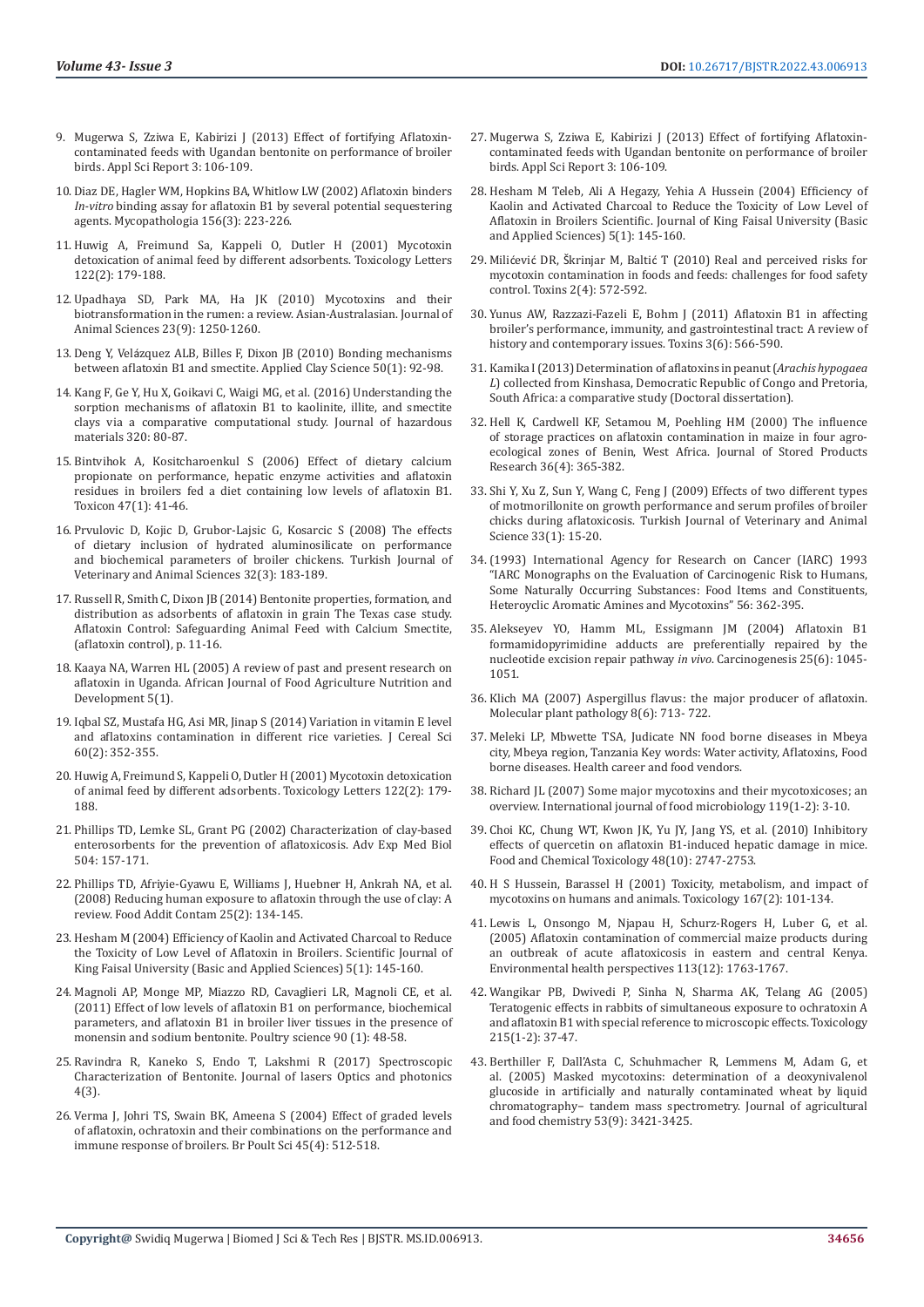- 44. [Freire L, Guerreiro TM, Caramês ET, Lopes LS, Orlando EA, et al. \(2018\)](https://pubmed.ncbi.nlm.nih.gov/30048130/)  [Influence of Maturation Stages in Different Varieties of Wine Grapes](https://pubmed.ncbi.nlm.nih.gov/30048130/)  [\(Vitis vinifera\) on the Production of Ochratoxin A and Its Modified Forms](https://pubmed.ncbi.nlm.nih.gov/30048130/)  [by Aspergillus carbonarius and Aspergillus niger. Journal of agricultural](https://pubmed.ncbi.nlm.nih.gov/30048130/)  [and food chemistry 66\(33\): 8824-8831.](https://pubmed.ncbi.nlm.nih.gov/30048130/)
- 45. Gareis M, Bauer J, Thiem J, Plank G, Grabley S, et al. (1990) Cleavage of zearalenone-glycoside, a "masked" mycotoxin, during digestion in swine. Journal of Veterinary Medicine, Series B37(1-10): 236-240.
- 46. [Schneweis I, Meyer K, Engelhardt G, Bauer J \(2002\) Occurrence of](https://pubmed.ncbi.nlm.nih.gov/11879067/)  zearalenone-4-β[-D-glucopyranoside in wheat. Journal of agricultural](https://pubmed.ncbi.nlm.nih.gov/11879067/)  [and food chemistry 50\(6\): 1736-1738.](https://pubmed.ncbi.nlm.nih.gov/11879067/)
- 47. [Bhat R, Rai RV, Karim AA \(2010\) Mycotoxins in food and feed: present](https://onlinelibrary.wiley.com/doi/full/10.1111/j.1541-4337.2009.00094.x)  [status and future concerns. Comprehensive reviews in food science and](https://onlinelibrary.wiley.com/doi/full/10.1111/j.1541-4337.2009.00094.x)  [food safety 9\(1\): 57-81.](https://onlinelibrary.wiley.com/doi/full/10.1111/j.1541-4337.2009.00094.x)
- 48. [Williams JH, Phillips TD, Jolly PE, Stiles JK, Jolly CM, et al. \(2004\) Human](https://pubmed.ncbi.nlm.nih.gov/15531656/)  [aflatoxicosis in developing countries: a review of toxicology, exposure,](https://pubmed.ncbi.nlm.nih.gov/15531656/)  [potential health consequences, and interventions. The American journal](https://pubmed.ncbi.nlm.nih.gov/15531656/)  [of clinical nutrition 80\(5\): 1106-1122.](https://pubmed.ncbi.nlm.nih.gov/15531656/)
- 49. [Shepherd GS \(2008\) Impact of mycotoxins on human health in](https://pubmed.ncbi.nlm.nih.gov/18286404/)  [developing countries. Food Additives and contaminants 25\(2\): 146-151.](https://pubmed.ncbi.nlm.nih.gov/18286404/)
- 50. [Gong YY, Cardwell K, Hounsa A, Egal S, Turner PC, et al. \(2002\) Dietary](https://pubmed.ncbi.nlm.nih.gov/12098724/)  [aflatoxin exposure and impaired growth in young children from Benin](https://pubmed.ncbi.nlm.nih.gov/12098724/)  [and Togo: cross sectional study. BMJ 325\(7354\): 20-21.](https://pubmed.ncbi.nlm.nih.gov/12098724/)
- 51. [Muture BN, Ogana G \(2005\) Aflatoxin levels in maize and maize products](https://pubmed.ncbi.nlm.nih.gov/16175776/)  [during the 2004 food poisoning outbreak in Eastern Province of Kenya.](https://pubmed.ncbi.nlm.nih.gov/16175776/)  [East African Medical Journal 82\(6\):275-279.](https://pubmed.ncbi.nlm.nih.gov/16175776/)
- 52. [Brera C, Debegnach F, Minardi V, Prantera E, Pannunzi E, et al. \(2008\)](https://agris.fao.org/agris-search/search.do?recordID=US201301570917)  [Ochratoxin A contamination in Italian wine samples and evaluation of](https://agris.fao.org/agris-search/search.do?recordID=US201301570917)  [the exposure in the Italian population. Journal of agricultural and food](https://agris.fao.org/agris-search/search.do?recordID=US201301570917)  [chemistry 56\(22\): 10611-10618.](https://agris.fao.org/agris-search/search.do?recordID=US201301570917)
- 53. [Azziz-Baumgartner E, Lindblade K, Gieseker K, Rogers HS, Kieszak S, et](https://pubmed.ncbi.nlm.nih.gov/16330363/)  [al. \(2005\) Case- control study of an acute aflatoxicosis outbreak, Kenya,](https://pubmed.ncbi.nlm.nih.gov/16330363/)  [2004. Environmental health perspectives 113\(12\): 1779-1783.](https://pubmed.ncbi.nlm.nih.gov/16330363/)
- 54. [Walker AW, Lawley TD \(2013\) Therapeutic modulation of intestinal](https://pubmed.ncbi.nlm.nih.gov/23017673/)  [symbiosis. Pharmacological Research 69\(1\): 75-86.](https://pubmed.ncbi.nlm.nih.gov/23017673/)
- 55. [Turner PC, Sylla A, Gong YY, Diallo MS, Sutcliffe AE, et al. \(2005\) Reduction](https://pubmed.ncbi.nlm.nih.gov/15936422/)  [in exposure to carcinogenic aflatoxins by postharvest intervention](https://pubmed.ncbi.nlm.nih.gov/15936422/)  [measures in West Africa: a community-based intervention study. The](https://pubmed.ncbi.nlm.nih.gov/15936422/)  [Lancet 365\(9475\): 1950-1956.](https://pubmed.ncbi.nlm.nih.gov/15936422/)
- 56. [Farombi OE \(2006\) Aflatoxin contamination of foods in developing](https://www.ajol.info/index.php/ajb/article/view/137715)  countries: Implications for hepatocellular carcinoma [chemopreventive strategies. African Journal of Biotechnology 5\(1\): 1-14.](https://www.ajol.info/index.php/ajb/article/view/137715)
- 57. Romoser AA, Marroquin-Cardona A, Phillips TD, Eastridge ML (2013) Managing Risks Associated with Feeding Aflatoxin Contaminated Feed. Tri-State Dairy Nutrition Conference, p, 35-50.
- 58. Maye DK (1999) Incidence of aflatoxin contamination in selected spice samples in Andhra Pradesh (Doctoral dissertation, Acharya NG Ranga Agricutlrual University).
- 59. [Denli M, F Okan, F Doran \(2004\) Effect of Conjugated Linoleic Acid on](https://www.ajol.info/index.php/sajas/article/view/3812)  [the Performance and Serum Variables of Broiler Chickens Intoxicated](https://www.ajol.info/index.php/sajas/article/view/3812)  [with Aflatoxin B1. South African Journal of Animal Science 34: 97-103.](https://www.ajol.info/index.php/sajas/article/view/3812)
- 60. Kellerman TS, Coetzer JAW, Naude TW (1988) Plant Poisonings and Mycotoxicoses of Livestock in Southern Africa (2<sup>nd</sup> Edn.)., Oxiford University Press.
- 61. Devaraj S, S Mathur, A Basu, HH Aung, V Vasu, et al. (2008) A Doseresponse Study on the Effects of Purified Lycopene Supplementation on Biomarkers of Oxidative Stress. Journal of the American College of Nutrition 27(2): 267-273.
- 62. [He M, Miyajima F, Roberts P, Ellison L, Pickard DJ, et al. \(2013\) Emergence](https://pubmed.ncbi.nlm.nih.gov/23222960/) [and global spread of epidemic healthcare-associated Clostridium](https://pubmed.ncbi.nlm.nih.gov/23222960/) [difficile. Nature genetics 45\(1\): 109-113.](https://pubmed.ncbi.nlm.nih.gov/23222960/)
- 63. Wiseman D (2006) A global hunger index: Measurement concept, ranking of countries, and trends (Vol 212) Intl Food Policy Res Inst.
- 64. [Atehnkeng J, Donner M, Ojiambo PS, Ikotun B, Augusto J, et al. \(2016\)](https://pubmed.ncbi.nlm.nih.gov/26503309/) [Environmental distribution and genetic diversity of vegetative](https://pubmed.ncbi.nlm.nih.gov/26503309/) [compatibility groups determine biocontrol strategies to mitigate](https://pubmed.ncbi.nlm.nih.gov/26503309/) [aflatoxin contamination of maize by Aspergillus flavus. Microbial](https://pubmed.ncbi.nlm.nih.gov/26503309/) [biotechnology 9\(1\): 75-88.](https://pubmed.ncbi.nlm.nih.gov/26503309/)
- 65. [Bhat R, Rai RV, Karim AA \(2010\) Mycotoxins in food and feed: present](https://ift.onlinelibrary.wiley.com/doi/abs/10.1111/j.1541-4337.2009.00094.x) [status and future concerns. Comprehensive reviews in food science and](https://ift.onlinelibrary.wiley.com/doi/abs/10.1111/j.1541-4337.2009.00094.x) [food safety 9\(1\): 57-81.](https://ift.onlinelibrary.wiley.com/doi/abs/10.1111/j.1541-4337.2009.00094.x)
- 66. [Lillehoj EB, F Elling \(2009\) Environmental Conditions That Facilitate](https://www.tandfonline.com/doi/abs/10.1080/00015128309435357) [Ochratoxin Contamination of Agricultural Commodities. Journal Acta](https://www.tandfonline.com/doi/abs/10.1080/00015128309435357) [Agriculturae Scandinavica 33\(2\): 113-128.](https://www.tandfonline.com/doi/abs/10.1080/00015128309435357)
- 67. Otsuki T, John SW, Mirvat S (200la) What Price Precaution? European Harmonisation of Aflatoxin Regulations and African Groundnuts Exports. European Review of Agricultural Economics.
- 68. [Yildiz AO, Parlat SS, Yildirim I \(2004\) Effect of dietary addition of live](https://agris.fao.org/agris-search/search.do?recordID=FR2004000433) [yeast on some performance parameters of adult Japanese quail induced](https://agris.fao.org/agris-search/search.do?recordID=FR2004000433) [by aflatoxicosis. Revue de m](https://agris.fao.org/agris-search/search.do?recordID=FR2004000433)édecine vétérinaire 155(1): 38-41.
- 69. [Tedesco D, Steidler S, Galletti S, Tameni M, Sonzogni O, et al. \(2004\)](https://pubmed.ncbi.nlm.nih.gov/15554059/) [Efficacy of silymarin- phospholipid complex in reducing the toxicity of](https://pubmed.ncbi.nlm.nih.gov/15554059/) [aflatoxin B1 in broiler chicks. Poultry science 83\(11\): 1839-1843.](https://pubmed.ncbi.nlm.nih.gov/15554059/)
- 70. [Shi YH, Xu ZR, Feng JL, Wang CZ \(2006\) Efficacy of modified](https://www.researchgate.net/publication/248333077_Efficacy_of_modified_montmorillonite_nanocomposite_to_reduce_the_toxicity_of_aflatoxin_in_broiler_chicks) [montmorillonite nanocomposite to reduce the toxicity of aflatoxin in](https://www.researchgate.net/publication/248333077_Efficacy_of_modified_montmorillonite_nanocomposite_to_reduce_the_toxicity_of_aflatoxin_in_broiler_chicks) [broiler chicks. Anim Feed Sci Technol 129\(1-2\): 138-148.](https://www.researchgate.net/publication/248333077_Efficacy_of_modified_montmorillonite_nanocomposite_to_reduce_the_toxicity_of_aflatoxin_in_broiler_chicks)
- 71. [Oguz H, Kurtoglu V \(2000\) Effect of CLI on fattening performance of](https://pubmed.ncbi.nlm.nih.gov/11225564/) [broiler chickens during experimental aflatoxicosis. Brit Poult Sci 41\(4\):](https://pubmed.ncbi.nlm.nih.gov/11225564/) [512-517.](https://pubmed.ncbi.nlm.nih.gov/11225564/)
- 72. [Celik I, Sur E, T Ozaydın, Y Oznurlu, H O](https://pubmed.ncbi.nlm.nih.gov/22974164/)ğuz, et al. (2012) Determination of [the effects of aflatoxin B1 given in ovo on the proximal tibial growth plate](https://pubmed.ncbi.nlm.nih.gov/22974164/) [of broiler chickens: histological, histometric and immunohistochemical](https://pubmed.ncbi.nlm.nih.gov/22974164/) [findings. Avian Pathology 41\(5\): 469-477.](https://pubmed.ncbi.nlm.nih.gov/22974164/)
- 73. [Ortatatli M, Oguz H \(2001\) Ameliorative effects of dietary CLI on](https://pubmed.ncbi.nlm.nih.gov/11666149/) [pathological changes in broiler chickens during aflatoxicosis. Res Vet Sci](https://pubmed.ncbi.nlm.nih.gov/11666149/) [71\(1\): 59-66.](https://pubmed.ncbi.nlm.nih.gov/11666149/)
- 74. [Basmacioglu H, Oguz H, Ergul M, Col R, Birdane YO \(2005\) Effect of](https://www.agriculturejournals.cz/publicFiles/52513.pdf) [dietary esterified glucomannan on performance, serum biochemistry](https://www.agriculturejournals.cz/publicFiles/52513.pdf) [and haematology in broilers exposed to aflatoxin. Czech Journal of](https://www.agriculturejournals.cz/publicFiles/52513.pdf) [Animal Science 50\(1\): 31-39.](https://www.agriculturejournals.cz/publicFiles/52513.pdf)
- 75. [Van Rensburg CJ, Van Rensburg CEJ, Van Ryssen JBJ, Casey NH,](https://pubmed.ncbi.nlm.nih.gov/16977843/) Rottinghaus GE (2006) *In vitro* and *in vivo* [assessment of humic acid](https://pubmed.ncbi.nlm.nih.gov/16977843/) [as an aflatoxin binder in broiler chickens. Poultry science 85\(9\): 1576-](https://pubmed.ncbi.nlm.nih.gov/16977843/) [1583.](https://pubmed.ncbi.nlm.nih.gov/16977843/)
- 76. [Sueiro S, Hermida M, Gonz](https://agris.fao.org/agris-search/search.do?recordID=US201600006367)ález M, Lois A, Rodríguez-Otero JL (2015) A [Comparison of the ISO and AACC Methods for Determining the Activity](https://agris.fao.org/agris-search/search.do?recordID=US201600006367) [of Trypsin Inhibitors in Soybean Meal. J Am Oil Chem Soc 92\(10\): 1391-](https://agris.fao.org/agris-search/search.do?recordID=US201600006367) [1397.](https://agris.fao.org/agris-search/search.do?recordID=US201600006367)
- 77. [Angel R, N Tamim, T Applegate, A Dhandu, J Ellestad \(2002\) Phytic acid](https://www.sciencedirect.com/science/article/pii/S1056617119314965) [chemistry: Influence on phytin- phosphorus availability and phytase](https://www.sciencedirect.com/science/article/pii/S1056617119314965) [efficacy. J Appl Poult Res 11\(4\): 471-480.](https://www.sciencedirect.com/science/article/pii/S1056617119314965)
- 78. Li Q, Verma IM (2002) NF-κ[B regulation in the immune system. Nature](https://pubmed.ncbi.nlm.nih.gov/12360211/) [reviews immunology 2\(10\): 725-734.](https://pubmed.ncbi.nlm.nih.gov/12360211/)
- 79. [Sajan MP, Satav JG, Bhattacharya RK \(1996\) Alteration of energy](https://pubmed.ncbi.nlm.nih.gov/9110245/)[linked functions in rat hepatic mitochondria following aflatoxin B1](https://pubmed.ncbi.nlm.nih.gov/9110245/) [administration. Journal of biochemical toxicology 11\(5\): 235-241.](https://pubmed.ncbi.nlm.nih.gov/9110245/)